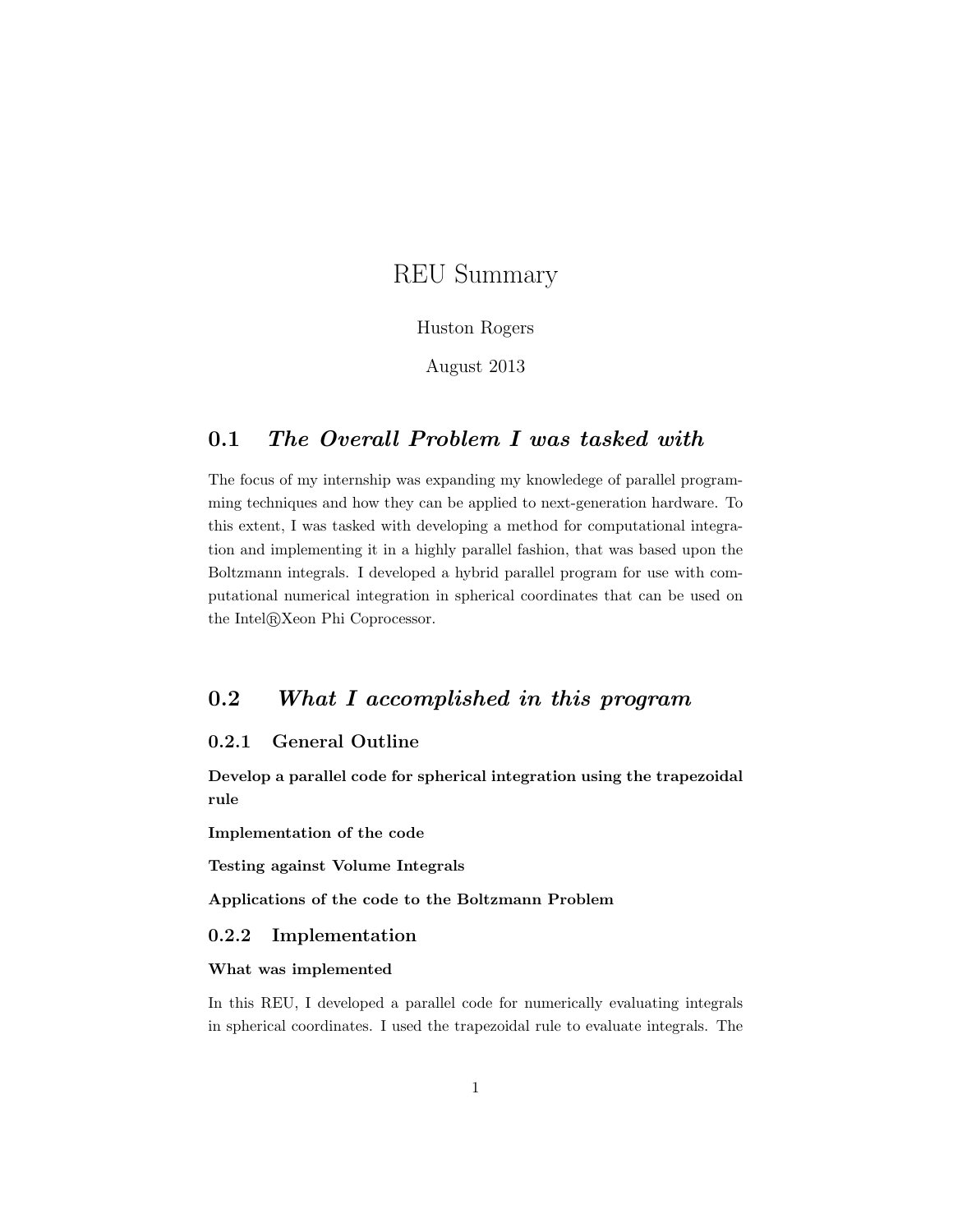Spherical Conversion is shown below as well as an example of the trapezoidal rule usage.

$$
dxdydz = \rho^2 * sin(\phi)d\rho dthetad\phi
$$
  
\n
$$
x = \rho * sin(\theta) * cos(\phi)
$$
  
\n
$$
y = \rho * sin(\theta) * sin(\phi)
$$
  
\n
$$
z = \rho * cos(\theta)
$$
  
\n
$$
\iiint_S f(\rho, \theta, \phi)\rho^2 sin(\phi)dV = \sum_{\rho=0}^{N_{\rho}} \sum_{\theta=0}^{N_{\theta}} \sum_{\phi=0}^{N_{\phi}} \frac{f(\rho, \theta, \phi) + f(\rho + 1, \theta + 1, \phi + 1)}{2} \rho^2 sin(\phi)\Delta\phi\Delta\theta\Delta\rho
$$
  
\n(2)

#### How it was implemented (code)

The code was designed to run on Beacon, a next-generation supercomputer based on the Intel $\mathbb{R}$ Xeon Phi<sup>TM</sup>coprocessor. The code is written in C++. The implementation in parallel begins with a parallelization across the  $Intel@Xeon$ host processors. OpenMP was used to map work to the cores of the host processor. Message Passing Interface (MPI) was used to distribute the problem among multiple processors, based upon a decomposition of a spherical grid into subdomains. The second step of implementation of this code includes using the Intel®Xeon Phi <sup>TM</sup>Coprocessor. The coprocessor can be used with more than 200 OpenMP threads to evaluate (??). I did not finish an implementation utilizing the Intel $\mathbb{R}$ Xeon Phi <sup>TM</sup>Coprocessor, but I do have results on the Intel®Xeon host processors.

Because of an inter-dependency among the integrals, the computations had to be split up into two major sections. OpenMP was used to parallelize the summations using nested for loops and the collapse argument. Some pseudocode of the problem is included below.

- Initialize Function and Grid
- Begin Density and Moment computation
- Sum and Reduce Density and Moments, share among processes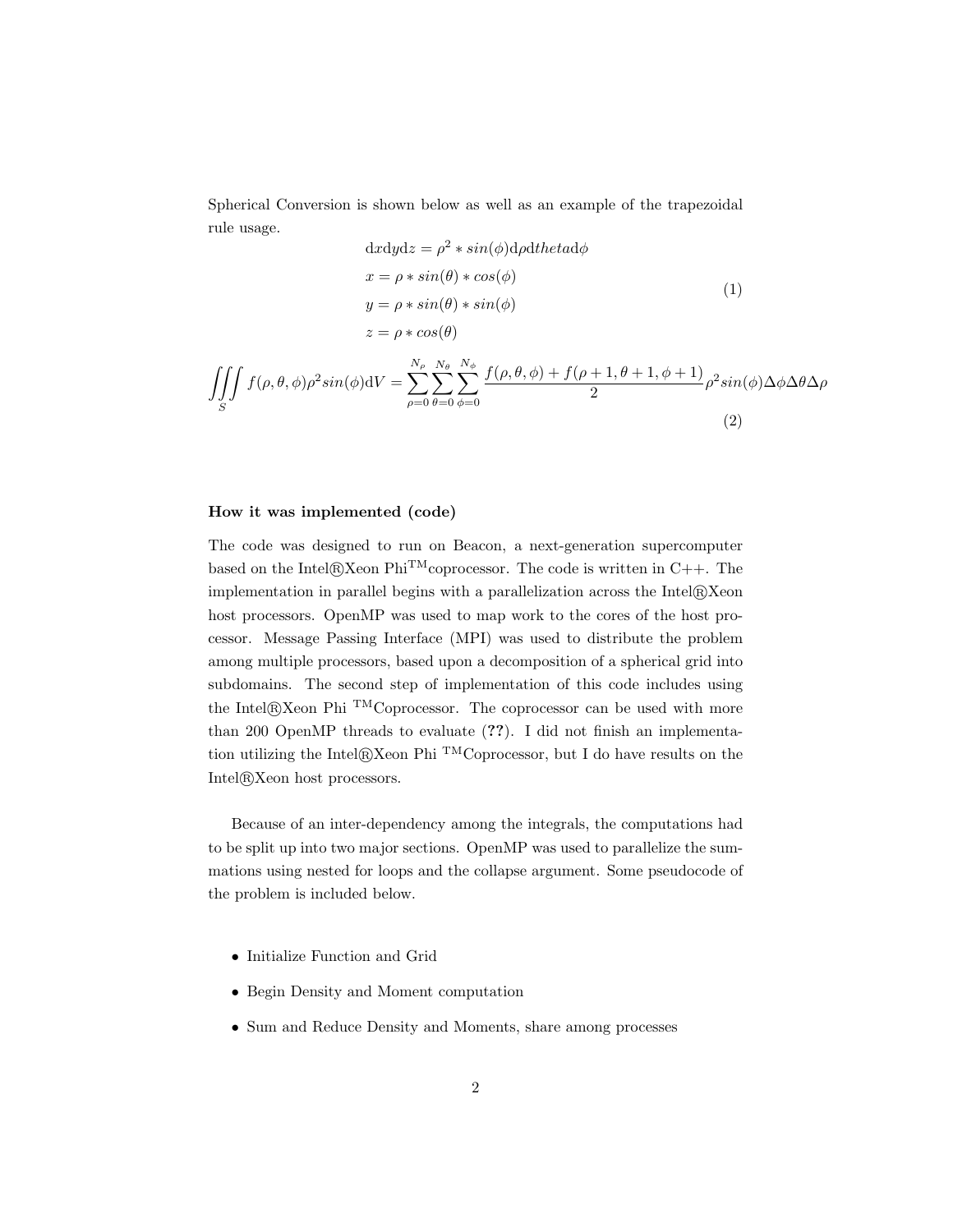- Begin Temperature and Heat Flux computations
- Sum and Reduce Temperature and Heat Flux computations, end

The code will be available for download at https://github.com/snowbird294/CSURE.git

## 0.2.3 Testing Against Volume

This specific problem is based around how computational integration can be applied to the Boltzmann Integrals. This problem began with testing the code against volume integrals. In my learning, I cames across many methods for computing a volume including various geometrical decompositions and Monte Carlo methods. The integral used to evaluate the methods tried is below.

$$
\iiint_{S} 1\rho^{2} * sin(\phi) d\rho d\theta d\phi
$$
 (3)

The method chosen uses a mesh decomposition in each of the three directions,  $\rho$ , $\theta$ , $\phi$ , which divides a sphere with size Radius $_{max}$ , $2\pi$ , $\pi$  into volume elements with volume determined by the equation below. The total volume is equal to the sum of all the volume elements. This method was chosen for it's ability to approximate volumes very accurately and for the ability to be used in other spherical integrations.

$$
\rho^2 \sin(\phi) \Delta \rho \Delta \theta \Delta \phi \tag{4}
$$

# 0.2.4 Applying the Quadrature code in the context of the Boltzmann Program.

The next step of the project came with converting the Boltzmann integrals from a cartesian coordinate system to spherical. Using the relationship between volume integrals where  $dxdydz = \rho^2 sin(\phi) d\rho d\theta d\phi$ , the Boltzmann integrals were converted for use in the new grid, as shown below. The gas constant is not needed in these integrals because the equations have been non-dimensionalized. A method was also provided for determining the  $c<sup>2</sup>$  value in the temperature integral in cartesian coordinates. A spherical conversion, where  $\theta$  is the azimuth angle and ranges from 0 to  $2\pi$ , and  $\phi$  is the inclination angle and ranges from 0 to  $\pi$ , was used to provide the values needed in the calculations for  $c^2$ . Verification of the code that involved the Boltzmann Integrals was performed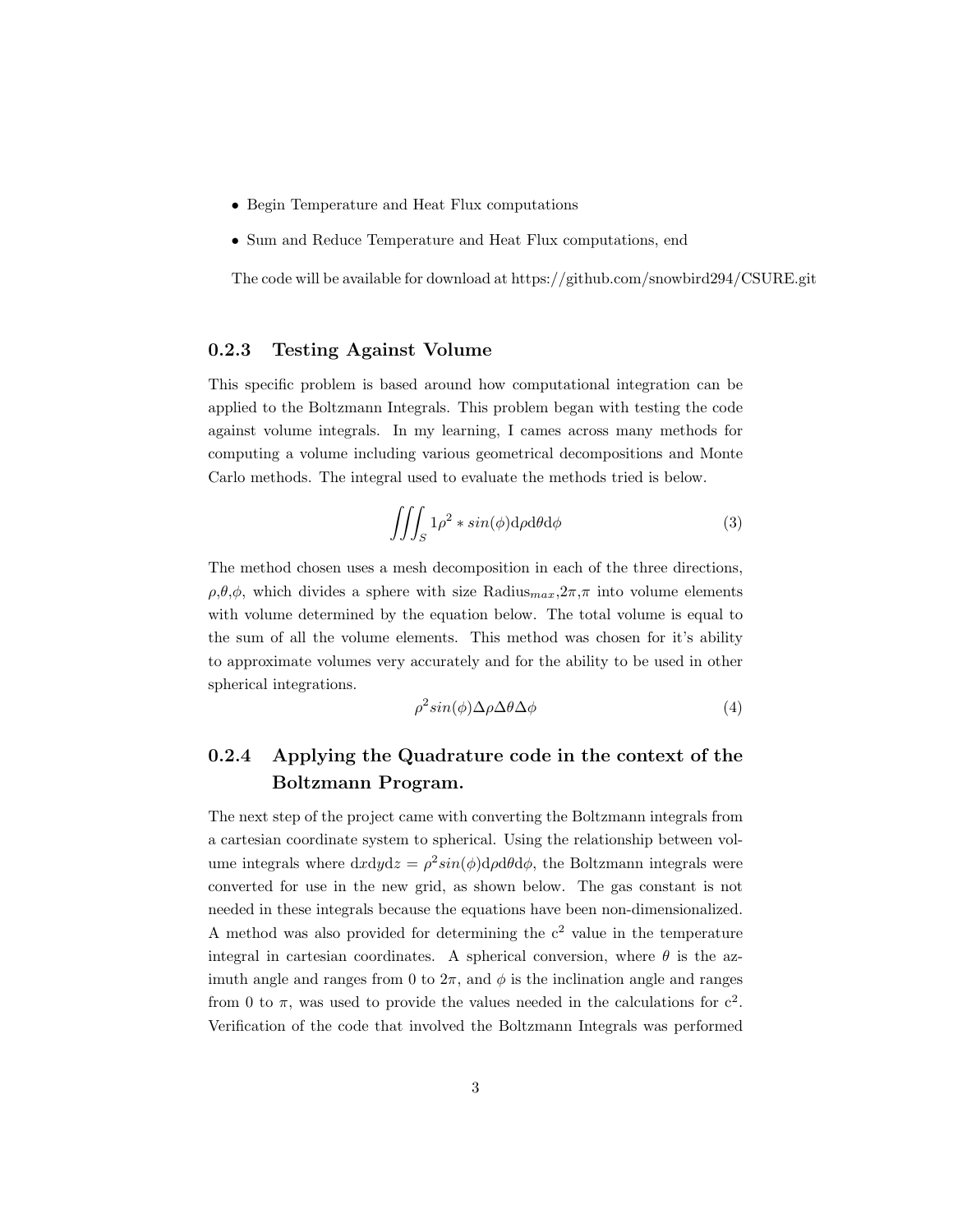by using the known bulk values that were used in the Maxwellian Distribution function, which is also shown below, calculating any non-integrated values, and knowning that, for this situation, the heat flux should be 0 because the gas is in equilibrium.

$$
f = \frac{Density_0}{(\pi * Temp_0)^{3/2}} * e^{-c^2/Temp_0}
$$
  
\n
$$
\iiint_S f \rho^2 sin(\phi) dV = Density
$$
  
\n
$$
\frac{\iiint_S f V_i \rho^2 sin(\phi) dV}{Density} = U_i
$$
  
\n
$$
\frac{\iiint_S f c^2 \rho^2 sin(\phi) dV}{3 * Density} = Temperature
$$
  
\n
$$
\frac{\iiint_S f c^2 \rho^2 sin(\phi) dV}{1 + a + B}
$$
  
\n
$$
Density * Temperature = Pressure
$$
  
\n
$$
\iiint_S f c^3 \rho^2 sin(\phi) dV = HeatFlux
$$
  
\n
$$
c^2 = (V_x - U_x)^2 + (V_y - U_y)^2 + (V_z - U_z)^2
$$
  
\n
$$
x = \rho * sin(\theta) * cos(\phi)
$$
  
\n
$$
y = \rho * sin(\theta) * sin(\phi)
$$
  
\n
$$
z = \rho * cos(\theta)
$$

The Boltzmann integrals were rewritten as sums so that they could be better represented in the code, similar to the example below.

$$
\sum_{i=1}^{N_{\rho}} \sum_{j=1}^{N_{\theta}} \sum_{k=1}^{N_{\phi}} V_{\rho_i}^2 * sin(V_{\phi_k}) * \Delta \phi \Delta \theta \Delta \rho
$$
\n(6)

### 0.2.5 Unfinished Tasks

Code verification needs to be performed to prove that the code gets the correct order of error. That can be measured with a refinement study. Any arbitrary grid can be used initally in the verification, and refinement in each of the three directions  $(\rho, \theta, \phi)$  can be done until the error values for each are relatively close together, then refine the entirety of the grid, keeping the proportinality of the three directions the same in order to keep the levels of error close to the same. Ideally, the level of error should be of an order of magnitude near  $10^{-12}$ . This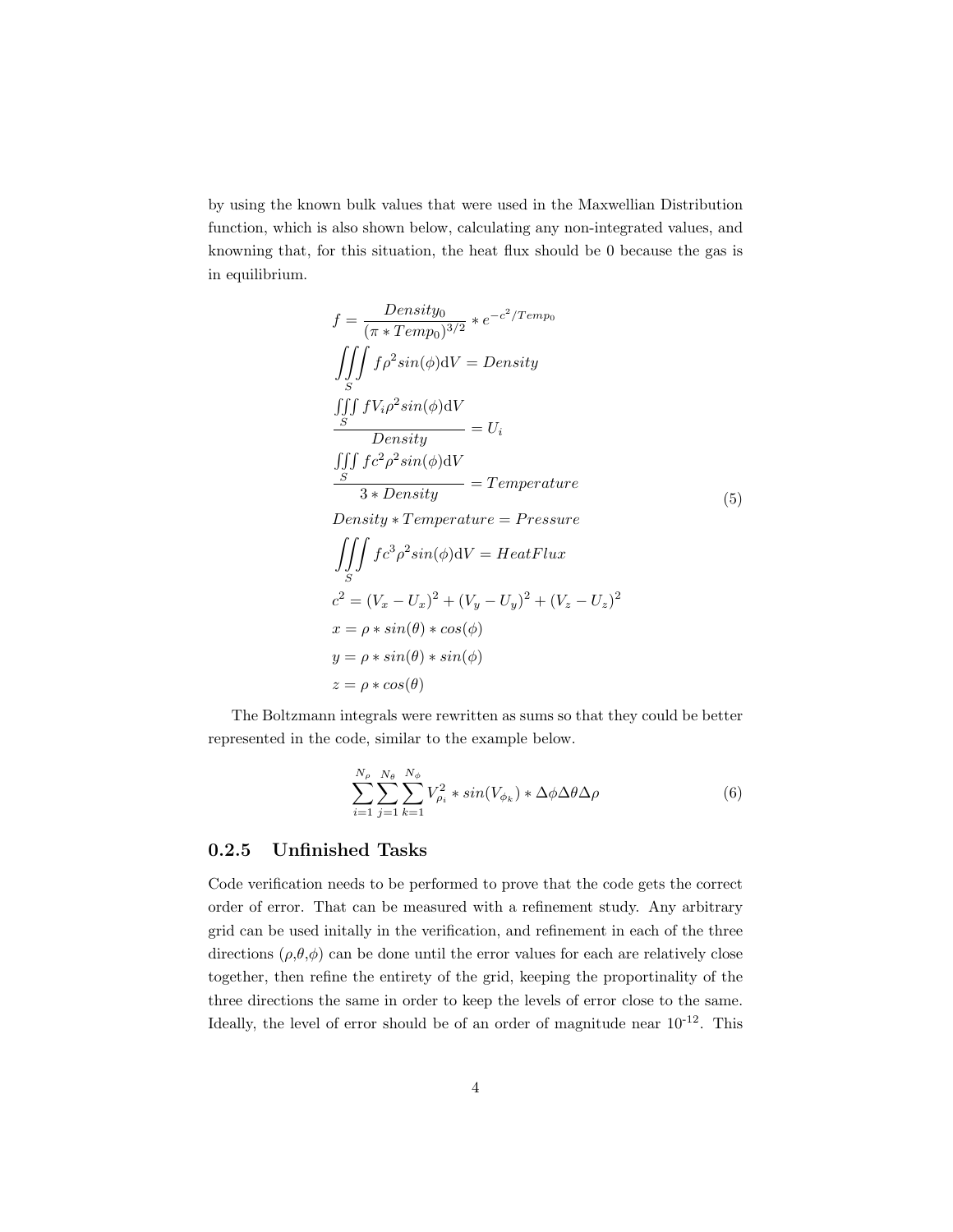level of error is determined by the maximum precision that can be held by a variable of type double.

After creating the program and designing it to run in a hybrid, parallel fashion, the next goal is utilizing Many Integrated Core (MIC) architectures. Using offload directives, determine a method for utilizing the MIC architecture that is included on each node of Beacon. This would require the transfer of any arrays used as well as any variable to the MIC card, then the transfer back of the values computed on the card. Additionally, each processor should only use the MIC cards associated with it.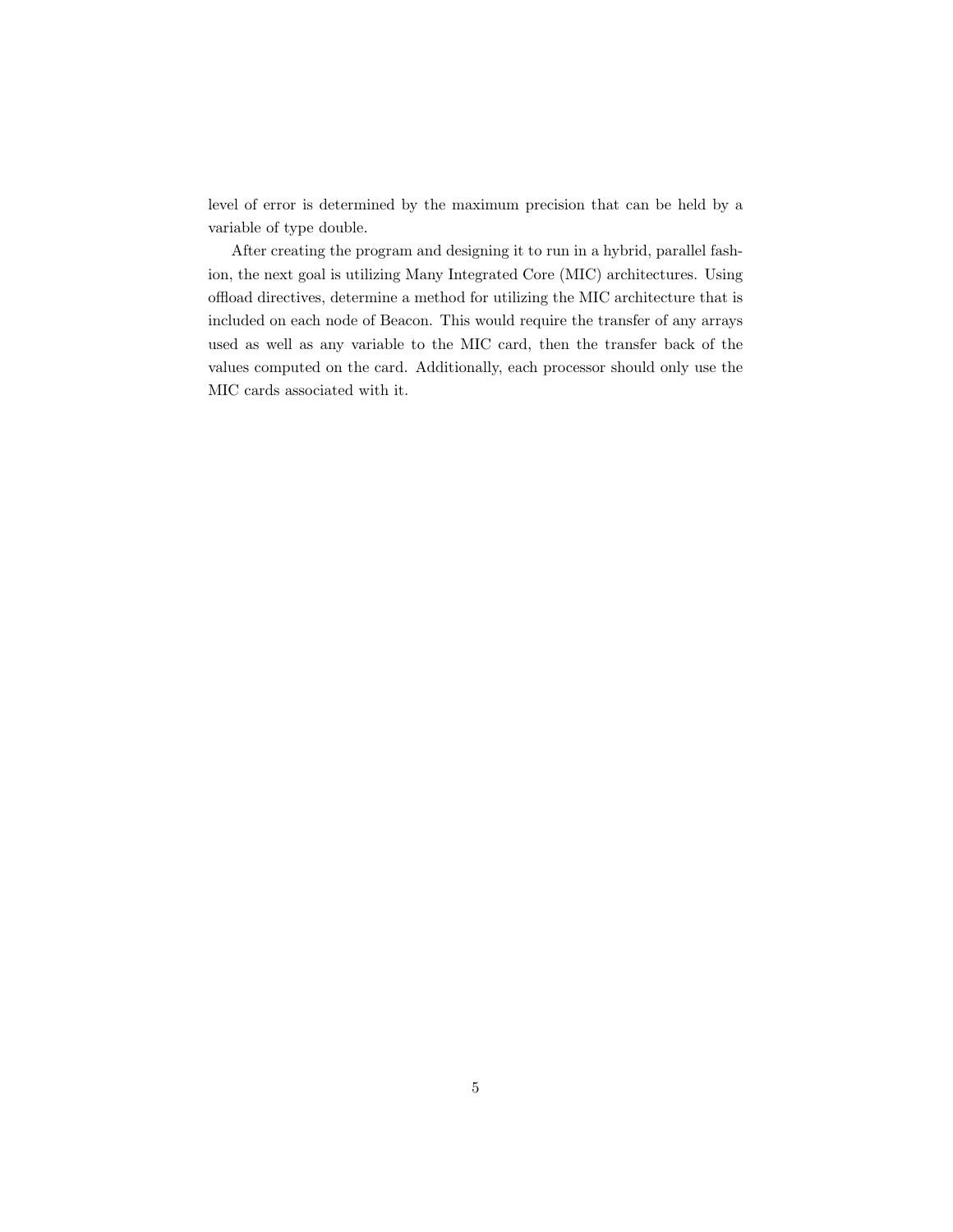# 0.3 Reflections on Missed Engagement Opportunities

In retrospect, i missed several engagement opportunities in this REU program. My approach to this REU program was too relaxed for the level of work being done. I came in with a mindset that was not professional and the work I accomplished reflects that. I should have applied due diligence to the work at hand, and approached my mentors with more questions to better illustrate to them my progress and to also further my understanding of the exact problem I was tasked with.

My experience in this REU has been a very humbling learning experience. From seeing the quality and amount of work put forth by the other students, I see what I should have achieved and will endeavor in the future to bring the appropriate level of professionalism to any REU, and to the CSURE program if I am granted an opportunity to come back. I would like to thank Dr. Brook, Dr Peterson, and Dr. Wong for the opportunity to be part of the CSURE program. I will endeavor to be a better representative of any professional internship or REU program in the future.

I continue this section with a discussion of questions I should have asked during the course of the REU.

[1]When implementing the trapezoidal rule, a rule had to be made for the maximum boundary conditions, otherwise the program would attempt to access unallocated space. Question 1: A simple if loop works by determining the function value at the boundary conditions, but does it need a condition for the two angular directions? Question 2: What method could be used in conjunction with other quadratures, or is there a method that would allow that? Question 3: is the rule being implemented correctly through the entire code?

 $[2]$ When changing the code to parallel, the values gotten back are clearly wrong and inconsistent with what they should be. Question 1: In the OpenMP directive, have all variables that are private to each iteration of the loop been declared correctly, and have all variable that are changed with each iteration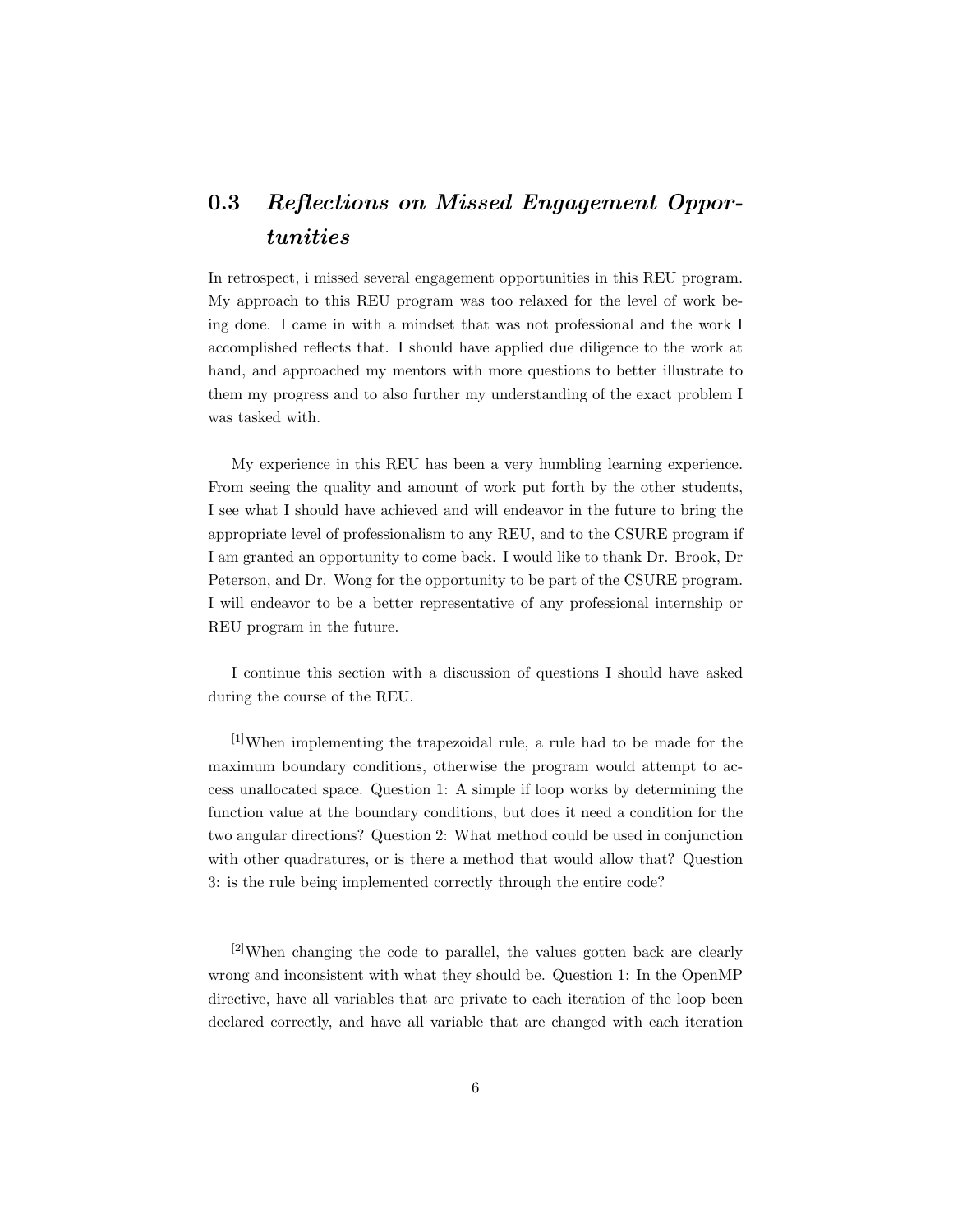been declared correctly? Question 2: With the current MPI implementation, is the work being divided up correctly, where each process gets their fair share of work, and is not doing extra work? Question 3: In the offload sections, are all variables being offloaded correctly, and are calculated variables being passed back correctly?

<sup>[3]</sup>Scaling the grid should result in a smaller error, but the error does not decrease. Question 1: Are any of the calculations for the variables clearly written wrong. Question 2: The calculations are based on other calculated values; do those calculations look correct, and are the values needed in between correct. Question 3: The distribution function has an initialization along with the grid, are either or those incorrect?

[4]Examining the calculated volume, it was incorrect. It should have been equivalent to  $\frac{4}{3} * \pi * 10^3$  since the radius is 10. Question 1: Is the formula for volume correct? Question 2: The volume is calculated with specific values, are any of those values coming out wrong? Question 3: Are all the values initialized in parallel correctly?

[5]Scaling of the grid still shows errors where an increase of grid size takes the calculated values to zero. Question 1: Are the variables being used precise enough to hold such small values? Question 2: In the reduction processes, are any variables being accidentally truncated or otherwise affected? Question 3: Is some value being cast as an integer in an important calculation, or is it being cast as a 0?

## 0.4 Moving Forward

This section adresses the questions asked in the previous section.

[1]For the trapezoidal rule, the if statement should accomodate each boundary condition differently. The Velocity arrays were coded in such a way that the boundary conditions were all satisfied and could all be accomodated with one if statement. Changing the quadrature would not require drastic changes, but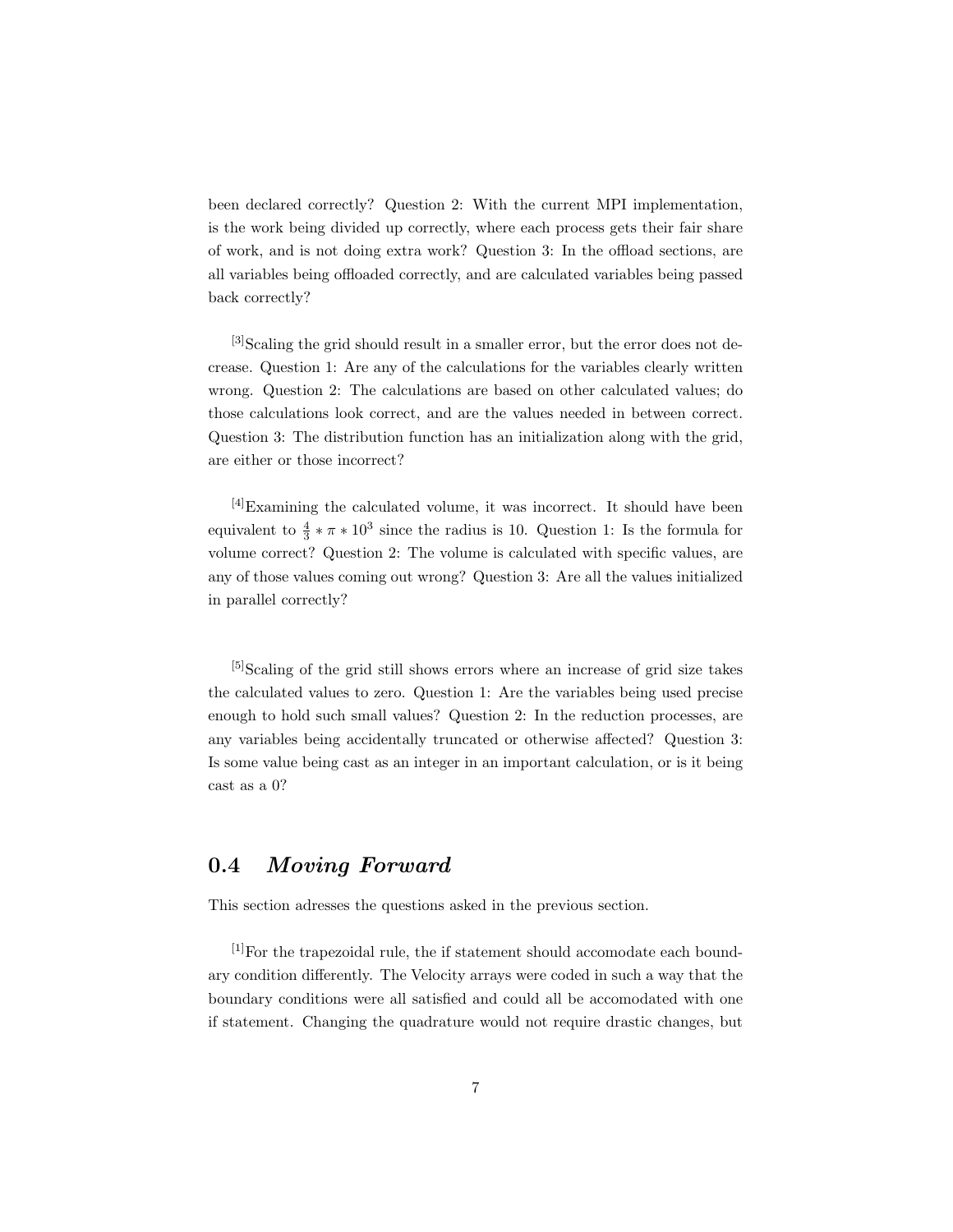would likely require a change in the way the boundaries are treated. A change would require a more in depth look before determining what other changes would need to be made.

[2] In the OpenMP Directives, occasional vairable were in the wrong sections, or were forgotten entirely, leading to incorrect results. In the MPI implementation, a slight change was forgotten, so the values overall were directly proportional to the number of processes which ran. In the offload sections, the statements need to be designated correctly when offloaded. The offload sections also need to have allocated space before transferring needed variables.

[3] When reviewing the calculations, a mistake was made where phi had been replaced by theta in many instances including volume, density, and average bulk values. The neccesary changes were made. The probability function was examined against the function provided in Dr. Brook's thesis, and was verified.

[4] As mentioned previously, an error in the volume formula was found and corrected. The values being used in the volume calculation were examined and proved to be correct. An issue was found where the volume came out differently between runs. The OpenMP directives were examined first, and showed that the variable was declared incorrectly. A change solved the issue.

[5] All variables being used are integers for counters and boundaries, and doubles are being used in the intermediate steps. The values being used do not exceed the memory size of a double. No variables appear to be truncated in any process. as an extra thought, the size of the grid in physical memory was computed, and was determined to be more than the memory available to any single processor. Meaning the error in the code is not in the grid size implementation, because a small amount of error should be easily found in a less fine grid.

# 0.5 A Valuable Learning Experience

In this REU, I learned valuable lessons about parallel programming. I extended my programming abilities in  $C++$  and learned how to develop programs in parallel using both OpenMP and MPI. I also learned about the Many Integrated